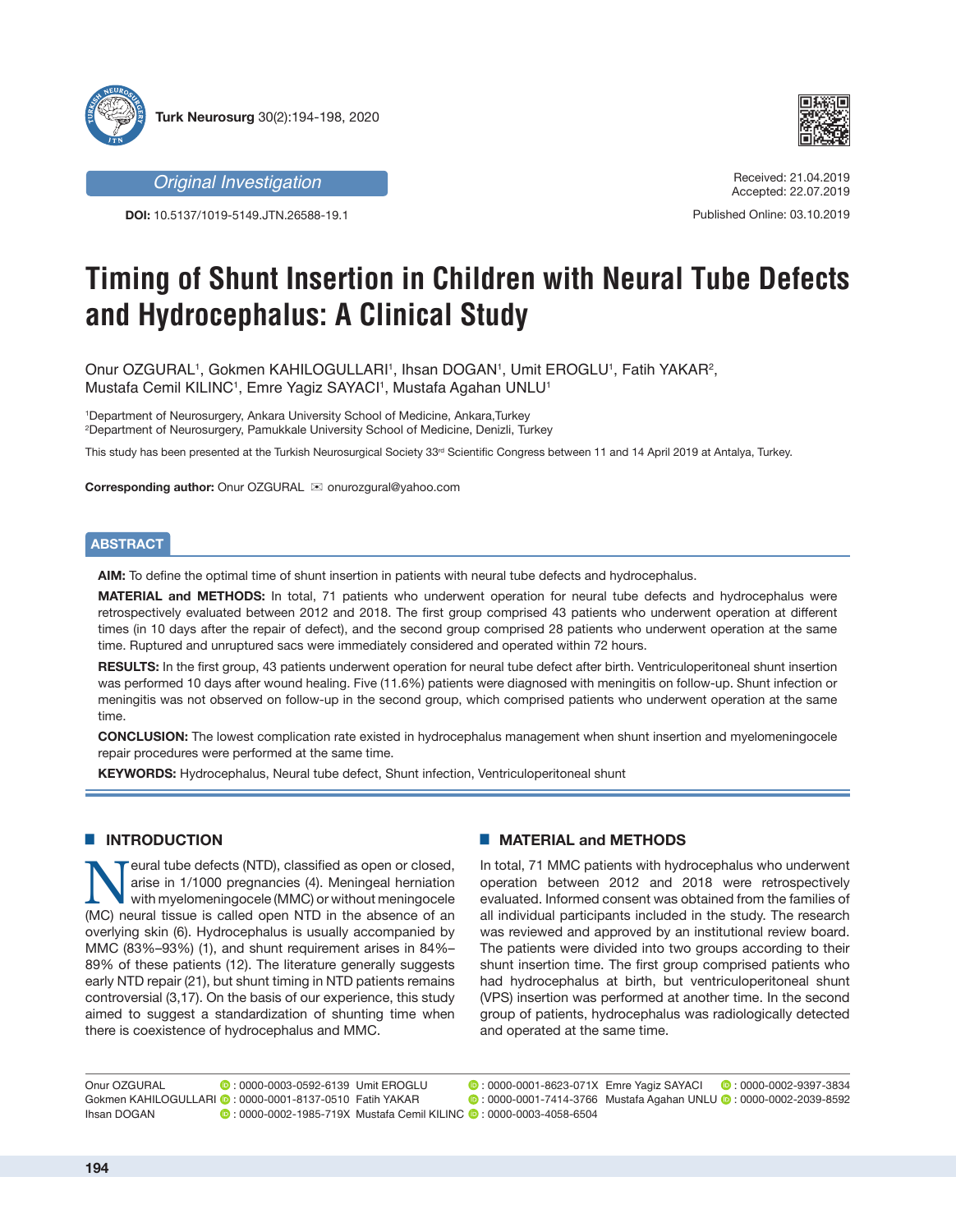Neurological and general physical examinations were conducted and head circumference was measured every day. All patients were evaluated through fontanel ultrasonography, and cranial computed tomography (CT) was performed in the presence of hydrocephalus. All spinal segmentations were evaluated through magnetic resonance imaging (MRI) in all patients for coexisting pathologies. Patients who had multisystem diseases and weighed below 2.5 kg were excluded.

Modified closure technique of McLone and Naidich was performed to close the MMC sacs (14), and all operations were performed by the same team. When single-session surgery was preferred, sac repair was performed first, followed by VPS insertion. Operations were performed under general anesthesia, and all unruptured sacs were operated under elective conditions.

An antibiotic was intravenously administered 30 minutes before the shunt surgery, and the same antibiotic was continued for 72 hours in all patients. VPS was the first-choice intervention of our institute for the management of hydrocephalus.

#### █ **RESULTS**

A total of 37 girls (52.1%) and 34 boys (47.9%) were included in the study. The mean age and mean weight were  $6.5 \pm 2.6$ days and 3.1 kg, respectively. Mean follow-up time was 38  $\pm$ 10 months for Group 1 and  $36 \pm 6$  months for Group 2. The locations of lesions were cervical in four (5.6%), thoracolumbar in 23 (32.3%), and lumbar in 44 (61.9%). Further, 29 sacs (40.8%) were ruptured, and cerebrospinal fluid (CSF) leak was observed in these patients. All ruptured sacs were located in the thoracolumbar and lumbar regions. There were 14 MC (19.7%) (Figure 1A, B) and 57 MMC (80.3%) cases. Gender, sac location/integrity, shunt infection, and mortality/morbidity in the postoperative period were evaluated (Table I).

The first group comprised 43 patients (60.5%). All shunt insertions were performed 10 days after sac repair. Two sacs (4.6%) were located in the cervical region, 19 (44.1%) in the thoracolumbar region, and 22 (51.3%) in the lumbar region (Figure 2A-E). Moreover, 27 sacs (62.7%) were intact, and 16 (37.3%) sacs were ruptured. Seventeen (39.5%) patients were neurologically intact, ten (23.3%) had paraparesis, and 16 (37.2%) were paraplegic. There was no additional neurological

**Table I:** Comparison of Two Groups with all Parameters

|                                     | Group 1         | Group 2                  |
|-------------------------------------|-----------------|--------------------------|
| <b>Number of patients</b>           | 43 (24 F, 19 M) | 28 (13 F, 15 M)          |
|                                     | 2 C             | 2 C                      |
| Location                            | 19 ThL          | 4 ThL                    |
|                                     | 22 <sub>L</sub> | 22L                      |
| <b>Ruptured/Unruptured sac</b>      | 16/27           | 13/15                    |
|                                     | 17 intact       | 8 intact                 |
| <b>Neurological examination</b>     | 10 paraparesis  | 7 paraparesis            |
|                                     | 16 paraplegia   | 13 paraplegia            |
| <b>MC/MMC</b>                       | 8/35            | 6/22                     |
| <b>Shunt infection( Meningitis)</b> | 5               | $\overline{\phantom{a}}$ |
| <b>Mortality</b>                    |                 |                          |

F: Female, M: Male, C: Cervicale, Th: Thoracal, ThL: Thoracolumbar, L: Lumbar, MC: Meningocele, MMC: Meningomyelocele.



**Figure 1: A thoracic** meningocele. MRI revealed the meningocele sac **(A)**. The photograph of sac **(B)**.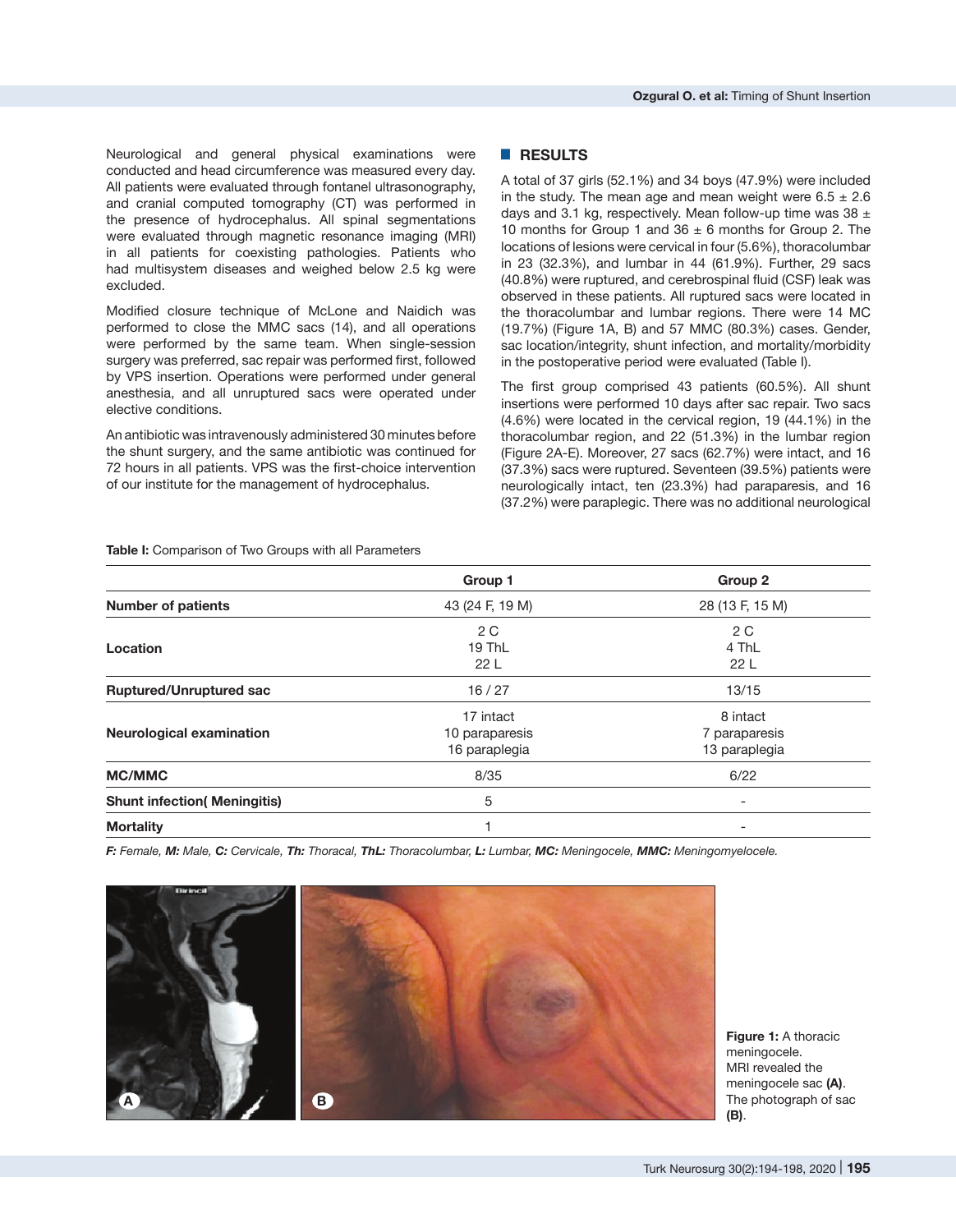deficit during the postoperative period. Five (11.6%) patients who had wound healing problem were resutured and antibiotic therapy was continued. Shunt infection was identified in five (11.6%) patients in 2 weeks and all shunts were revised in this group. One patient died due to aggressive meningitis 3 weeks after the first operation.

The second group comprised 28 (39.5%) patients. MMC repair and shunt insertion were performed at the same time. Two sacs (7.1%) were located in the cervical, four in the thoracolumbar (14.2%), and 22 (78.7%) in the lumbar regions. Eight (28.5%) patients were neurologically intact, seven (25%) had paraparesis, and 13 (46.5%) were paraplegic. Fifteen sacs (53.5%) were unruptured, and 13 (46.5%) were ruptured. No CSF leakage and shunt infection were observed in this group. Two patients (7.1%) had a mild wound healing problem that did not require surgical intervention. There was no mortality in this group during follow-up.

#### █ **DISCUSSION**

Although MMC is one of the most complex congenital malformations, the chances for prolonged life may be provided with an aggressive treatment approach (1,13). Hydrocephalus is a disease that has two forms, which are congenital and acquired, and could accompany MMC at a rate of approximately 80% in children (19,20). There is no consensus on shunting time; therefore, some authors recommend simultaneous surgery (5,11,15,21), whereas some authors adopt two-stage surgery (2,7,12,16). In our retrospective study, we compared the shunt insertion time in patients with repaired sacs.

In the literature, MMC frequency is reported to be higher in females than in males (18), and our study had similar results (female, 52.1%; male 47.9%). MMC is usually located in the lumbar region at a rate of approximately 60%–70%, which is similar to the observations in our study (61.9%).

Machado and Santos de Oliveira emphasized that singlesession surgery might provide good wound healing of the sac and low infection rates because shunting reduces CSF pressure on the wound (11); a second surgery is then not necessary. It seems to be logical that early shunting procedure protects the brain from ventricular dilatation; some authors agree with this theory, whereas some disagree (8). In addition, there is no consensus on the surgical sequence. In our study, we found that performing the procedure at the same time was better; however, we performed sac repair first and then inserted the shunt, unlike Machado and Santos de Oliveira (11), who aimed to decrease the pressure on the sac before repair. However, we did not want to take the risk of sac damage during shunt surgery (11); therefore, we repaired the sacs first and then inserted VPS.

Following MMC repair, CSF leakage is a major cause of morbidity (9). Margaron et al. found that compared with



**Figure 2:** The photograph of the lumbar myelomeningocele sac **(A)**. MRI revealed myelomeningocele **(B)**. The postoperative photograph of sac wound **(C)**. CT revealed hydrocephalus **(D)**. CT after shunt operation **(E)**.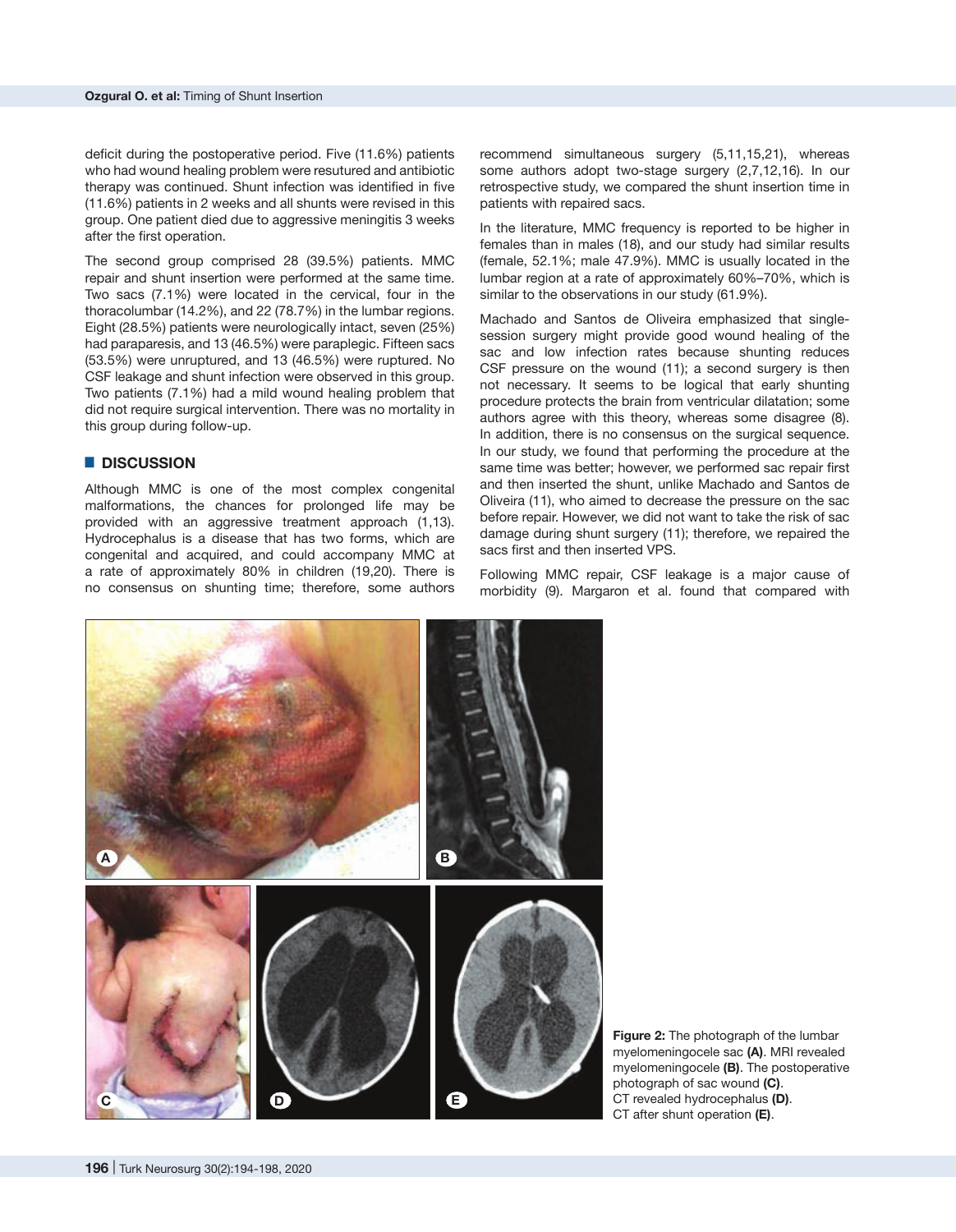patients who underwent shunting 5 days after repair, patients who underwent shunting prior to sac repair simultaneously and 4 days after repair showed higher shunt infection rates; therefore, they suggested shunt surgery to be performed 5–10 days after MMC repair (12). Lee et al. suggested that early simultaneous repair of MMC and VPS in patients with MMC and hydrocephalus not only decreases further brain damage but also eliminates the risks of wound break down, CSF leak, and secondary CSF infection (10). Conversely, Oktem et al. evaluated 94 patients and compared the surgical results of the single-session and two-stage surgery groups (16). Their findings demonstrated higher wound infection, CSF leakage, and meningitis rates in the single-session surgery group than in the two-stage surgery group. Thus, they proposed that VPS insertion should be performed in a different session, especially for ruptured sacs, because it must be proven that there is no infection (16). This study is completely different from ours because our findings showed that single-session surgery prevented meningitis or any shunt infection. In single-session surgery, the pressure in the ventricular system after sac repair was lowered; therefore, CSF leakage rate decreased, and another surgery for newborns was not required. Gamache suggested that the simultaneous MMC repair and VPS insertion may be performed in the first 36 hours of life, but after 48 hours, the infection rates increase; thus, external ventricular drainage (EVD) with MMC repair should be preferred (7). As a different approach, we operated patients whose sacs were ruptured in 72 hours under intravenous antibiotic. We did not perform EVD because it might cause the contamination of CSF.

The first group in our study comprised 17 (39.6%) patients with ruptured sacs. Antibiotic therapy was immediately initiated after birth, and the patients were operated within 72 hours. Five (11.6%) patients developed meningitis due to the ruptured sacs. Although antibiotic therapy was initiated right after birth, it did not prevent the development of infection in the first group. The second group comprised 14 (50%) patients with ruptured sacs. They were administered the same antibiotics at the same time as the first group. However, we did not observe meningitis in both groups. We believed that despite no real evidence, success in single-session surgery is related to a very low colonization. Oncel et al. studied 30 MMC patients and found that performing surgery within 5 days provided lesser hospitalization and antibiotic therapy (17). Thus, the procedure described in this study correlates with that in our study, especially in case of patients with ruptured sacs as an early intervention.

## █ **CONCLUSION**

Literature review had no consensus on VPS timing for MMC patients. The results of our study supported that simultaneous MMC repair and VPS insertion in the hydrocephalic newborns, especially those with unruptured sacs and those who are appropriate for general anesthesia, decreases meningitis rates. However, a consensus will be possible on the basis of studies involving larger case series.

#### █ **REFERENCES**

- 1. Bowman RM, McLone DG, Grant JA, Tomita T, Ito JA: Spina bifida outcome: A 25-year prospective. Pediatr Neurosurg 34:114-120, 2001
- 2. Caldarelli M, Di Rocco C, La Marca F: Shunt complications in the first postoperative year in children with meningomyelocele. Childs Nerv Syst 12:748-754, 1996
- 3. Charney EB, Weller SC, Sutton LN, Bruce DA, Schut LB: Management of the newborn with myelomeningocele: Time for a decision-making process. Pediatrics 75:58-64, 1985
- 4. Copp AJ, Greene ND: Neural tube defects—Disorders of neurulation and related embryonic processes. Wiley Interdiscip Rev Dev Biol 2:213-227, 213
- 5. Dias M: Myelomeningocele. In: Choux M, Di Rocco C, Hockley A, Walker M (eds): Pediatric neurosurgery. London: Churchill Livingstone, 2000:34-59
- 6. Elgamal E: Natural history of hydrocephalus in children with spinal open neural tube defect. Surg Neurol Int 3:112, 2012
- 7. Gamache FW: Treatment of hydrocephalus in patients with meningomyelocele or encephalocele: A recent series. Childs Nerv Syst 11:487-488, 1995
- 8. Hubballah MY, Hoffman HJ: Early repair of myelomeningocele and simultaneous insertion of ventriculoperitoneal shunt: Technique and results. Neurosurgery 20:21-23, 1987
- 9. Lee BJ, Sohn MJ, Han SR, Choi CY, Lee DJ, Kang JH: Analysis of risk factors and management of cerebrospinal fluid morbidity in the treatment of spinal dysraphism. J Korean Neurosurg Soc 54:225-231, 2013
- 10. Lee IW, Lee GS, Kang JK, Choi CR: Results of simultaneous early repair and ventriculoperitoneal shunt in infants with myelomeningocele and hydrocephalus. J Korean Neurosurg Soc 21:651-655, 1992
- 11. Machado HR, Santos de Oliveira R: Simultaneous repair of myelomeningocele and shunt insertion. Childs Nerv Syst 20:107-109, 2004
- 12. Margaron FC, Poenaru D, Bransford R, Albright AL: Timing of ventriculoperitoneal shunt insertion following spina bifida closure in Kenya. Childs Nerv Syst 26:1523-1528, 2010
- 13. McLone DG: Care of the neonate with a myelomeningocele. Neurosurg Clin North Am 9:111-120, 1998
- 14. McLone DG, Naidich TP: Myelomeningocele: Outcome and late complications. In: Mc Laurin RL, Venes JL, Schut L, Epstein F (eds). Pediatric Neurosurgery: Surgery of the Developing Nervous System, 2nd ed. Philadelphia: WB Saunders, 1989:53-70
- 15. Miller PD, Pollack IF, Pang D, Albright AL: Comparison of simultaneous versus delayed ventriculoperitoneal shunt insertion in children undergoing myelomeningocele repair. J Child Neurol 11: 370-372, 1996
- 16. Oktem IS, Menku A, Ozdemir A: When should ventriculoperitoneal shunt placement be performed in cases with myelomeningocele and hydrocephalus? Turk Neurosurg 18: 387-391, 2008
- 17. Oncel MY, Ozdemir R, Kahilogulları G, Yurttutan S, Erdeve O, Dilmen U: The effect of surgery time on prognosis in newborns with meningomyelocele. J Korean Neurosurg Soc 51: 359-362, 2012